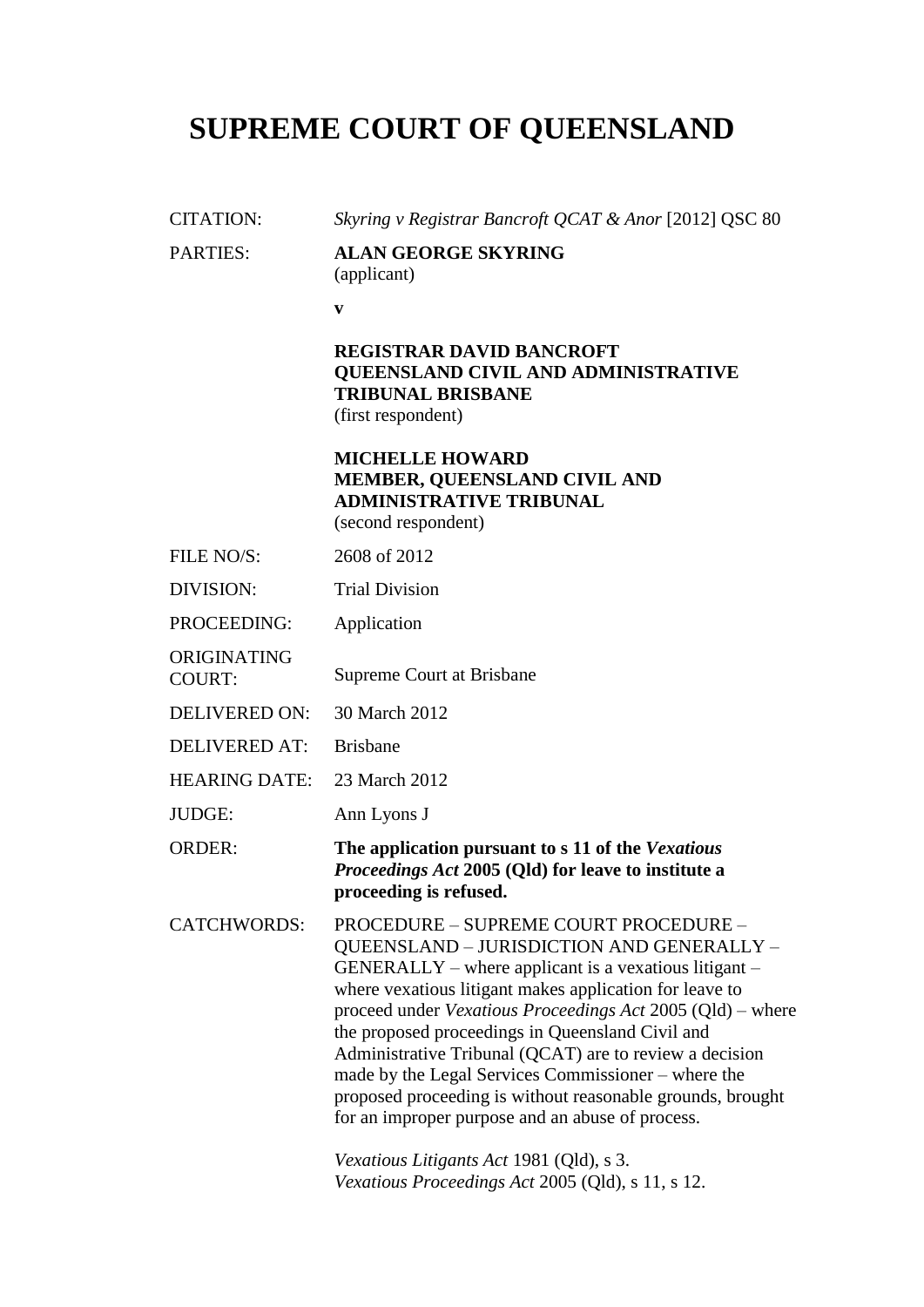*Conde v Attorney General for the State of Queensland* [2010] QCA 66. *Fung v Tam & Anor* [2012] QCA 10. *Re Cameron* [1996] 2 Qd R 218. *Re Skyring* [1995] QSC 55. *Skyring v Electoral Commissioner & Anor* [2001] QSC 80. COUNSEL: Applicant on his own behalf

SOLICITORS: Applicant on his own behalf

# **ANN LYONS J:**

- [1] On 5 April 1995 Mr Alan Skyring was declared to be a vexatious litigant under s 3 of the *Vexatious Litigants Act* 1981 (Qld). Mr Skyring appealed that decision to the Court of Appeal and the Court unanimously struck out the appeal, declaring it to be incompetent.
- [2] On 20 March 2012 Mr Skyring filed an application in this Court seeking an order that he be given leave, pursuant to s 11 of the *Vexatious Proceedings Act* 2005, ―**to bring an action in this court for Statutory and Judicial Review of two decisions made recently by QCAT on the applicant"s Applications to review a decision made previously by the Legal Services Commissioner** which was not only seriously in error in fact and law, but also highly defamatory of the applicant." [original emphasis]
- [3] Essentially, Mr Skyring wants the Queensland Civil and Administrative Tribunal (―QCAT‖) to review a decision made by the Legal Services Commissioner on 12 December 2011 and in order to do so he needs an order pursuant to s 11 of the Act permitting him to institute proceedings.

# **The factual background**

[4] The Court of Appeal decision of *Koteska v Phillips; Koteska v Commissioner of*  Police<sup>1</sup> raised concerns that Mr Skyring might be attempting to assist litigants and involve himself in litigation brought by others when he was not a legal practitioner. The Legal Services Commissioner conducted an investigation. On 12 December 2011 the Legal Services Commissioner wrote to Mr Skyring, stating the following:

> ―From the material to hand it appears clear that you intend to continue to pursue your frivolous claims in the courts. The courts in this jurisdiction have already indicated their unwillingness to entertain your baseless, unsubstantiated arguments. You have been categorised as a vexatious litigant in our jurisdiction. The courts will continue to monitor your involvement in claims in this jurisdiction and will take appropriate action to ensure that you do not unnecessarily burden the legal system.

 $\frac{1}{1}$ [2011] QCA 266.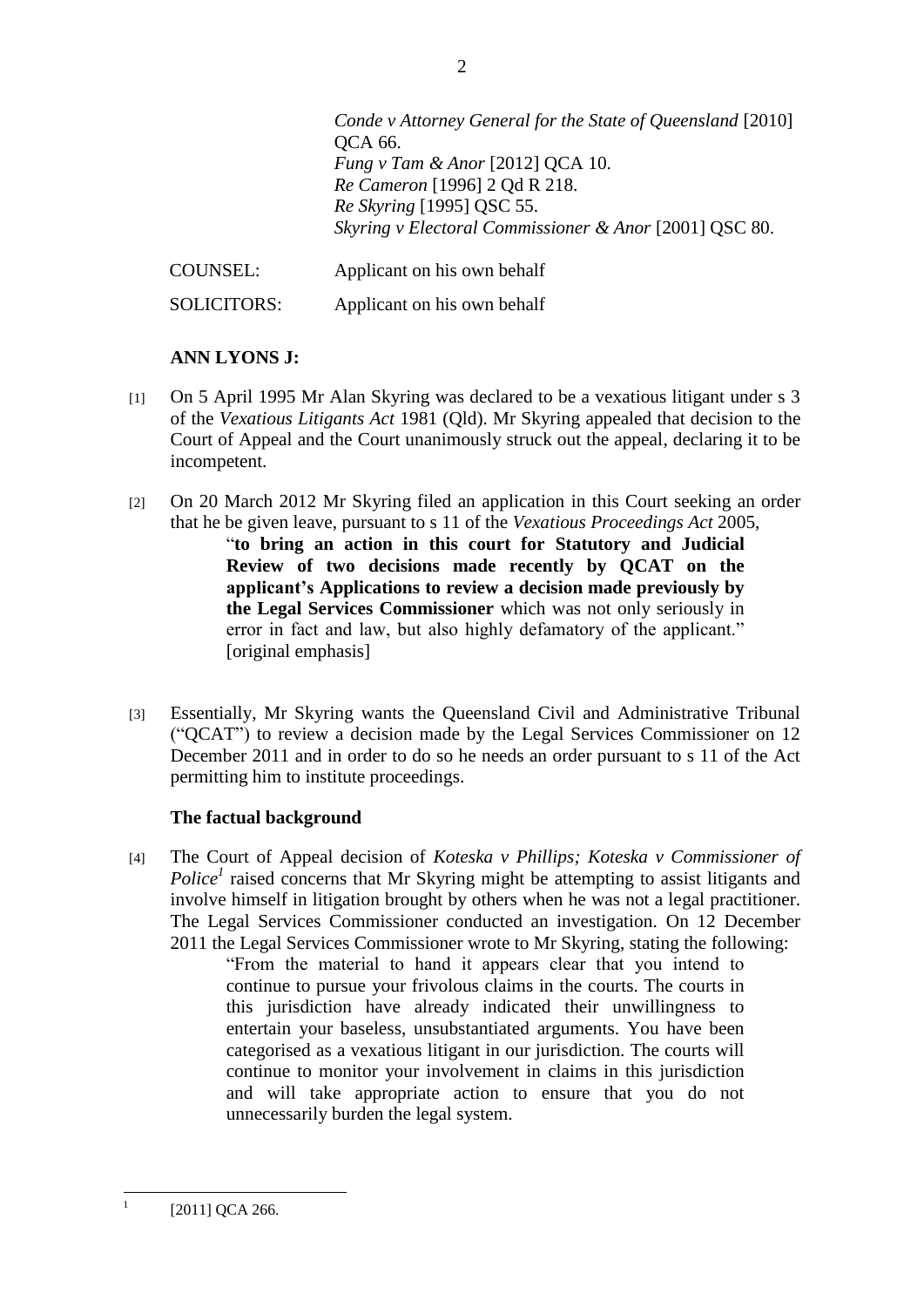It is also clear from the material that you intend on assisting others whenever, wherever and however you can with their legal problems. Based on the decision in *Koteska v Phillips; Koteska v Commissioner of Police* I assume that this assistance includes providing advice and assistance to people to mount defences to various matters based on your constitutional arguments (that have previously been rejected by the courts).

While your actions may conflict with the vexatious litigant order against you and the *Legal Profession Act 2007* (Qld), they more importantly place the persons you assist at significant risk. Given that the courts have already rejected your arguments the persons relying on your advice are essentially presenting an argument that can not possibly succeed. They are therefore essentially being deprived of the opportunity to defend their claims. It is noteworthy to add that you[r] arguments do not impress but perturb the Judges who hear them. This has a flow on effect for those who you assist.

Importantly your actions in assisting people with their court matters are not in any way protected. You do not have professional liability insurance and you are not legally entitled or qualified to provide legal advice as you have not completed the required study or gained experience as an admitted legal practitioner. The people that you assist may quite legitimately have claims against you for any negligent advice.

… I confirm that I am concerned about your conduct and the responses you have provided during the course of this investigation. It is my view that you are likely a risk to legal consumers in this state.

Whilst I have decided not to take any further action at this time I will continue to monitor your conduct and should further matters of this nature be brought to my attention then I will have no hesitation in taking the appropriate action that I deem necessary at that time..."

- [5] On 6 February 2012 Mr Skyring lodged an application with QCAT seeking a review of that decision by the Legal Services Commissioner. Clearly the decision he seeks to have reviewed is a decision by the Commissioner that he would take no further action in relation to the assistance Mr Skyring provided in the  $Koteska<sup>2</sup>$  litigation but that he would continue to monitor his conduct.
- [6] On 12 February 2012 Mr Skyring was advised by the first respondent, a registrar of QCAT, that his application for a review the decision of the Legal Services Commissioner had been rejected, pursuant to s 35(3) of the *Queensland Civil and Administrative Tribunal Act* 2009 (Qld), on the basis that he had been declared a vexatious litigant pursuant to the *Vexatious Litigants Act* 1981 (Qld). He was also informed that, pursuant to s 16 of the *Vexatious Proceedings Act* 2005 (Qld), he was a person who was on the register of vexatious litigants and, due to the requirements of s 10 of the Act, he could not institute proceedings without leave of the Supreme Court.

 $\overline{2}$ 

<sup>2</sup> *Koteska v Phillips; Koteska v Commissioner of Police* [2011] QCA 266.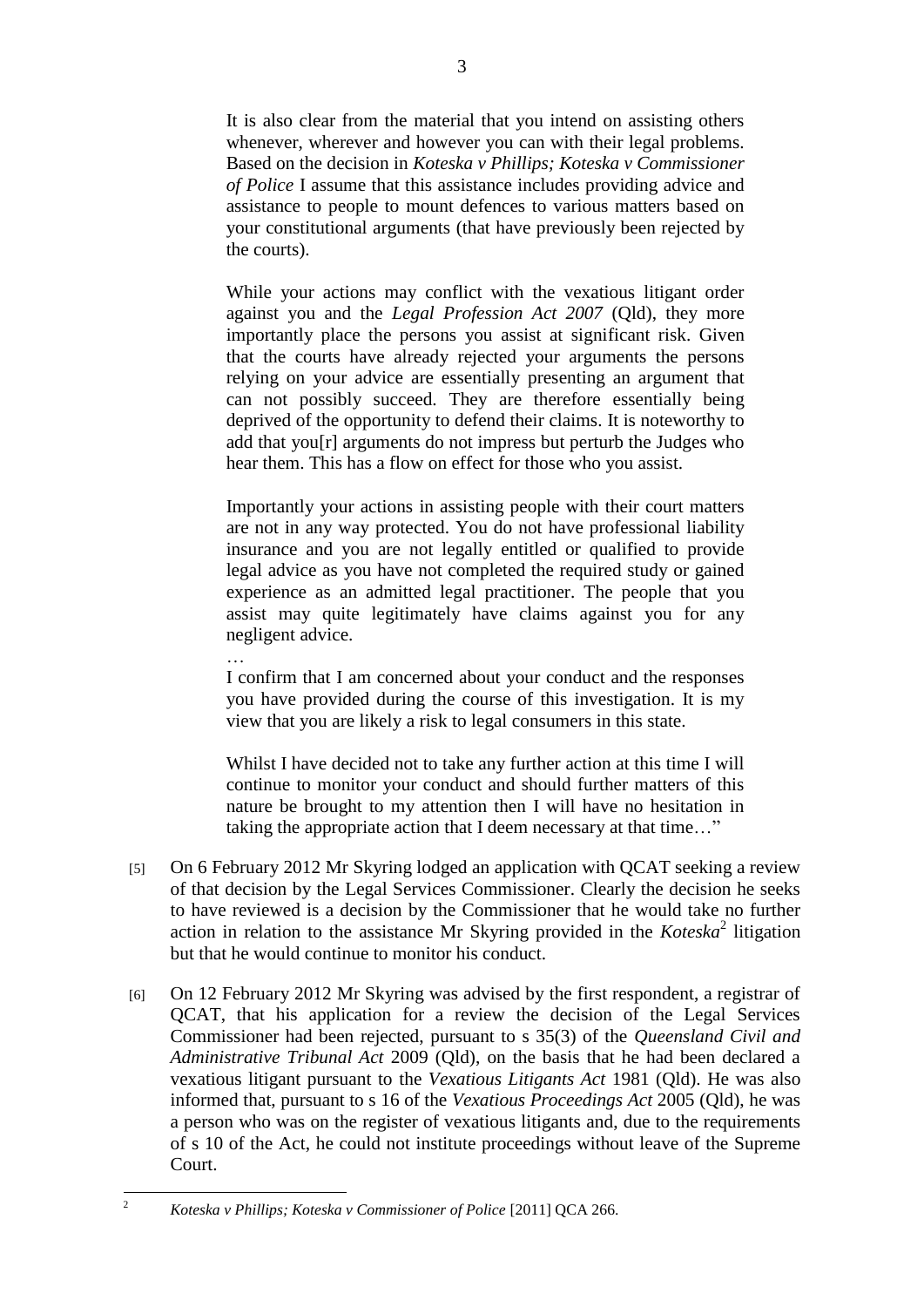[7] Mr Skyring filed an application with QCAT for an internal review of that decision on 20 February 2012. On 29 February 2012 his application for review was rejected by the second respondent, a senior member of QCAT.

### **This application**

[8] Mr Skyring seeks leave, pursuant to s 11 of the *Vexatious Proceedings Act* 2005, to institute a proceeding. The proceeding that he wishes to institute is a judicial review pursuant to the *Judicial Review Act* 1991 (Qld) in relation to a decision of the Legal Services Commissioner.

# **The** *Vexatious Proceedings Act* **2005 (Qld)**

- [9] There is no doubt that Mr Skyring is a person who is on the register of vexatious litigants.
- [10] Section 11 of the Act outlines the procedure Mr Skyring must adopt in relation to this application for leave to institute proceedings and the section specifies in some detail the material which must be filed to support the application:

## ―**11 Application for leave to institute a proceeding**

- (1) This section applies to a person (the applicant) who is—
	- (a) subject to a vexatious proceedings order prohibiting the person from instituting proceedings, or proceedings of a particular type, in Queensland; or
		- (b) acting in concert with another person who is subject to an order mentioned in paragraph (a).
- (2) The applicant may apply to the Court for leave to institute a proceeding that is subject to the order.
- (3) The applicant must file an affidavit with the application that—
	- (a) lists all occasions on which the applicant has applied for leave under—
		- (i) this section; or
		- (ii) before the commencement of this section, the Vexatious Litigants Act 1981, section 8 or 9; and
	- (b) lists all other proceedings the applicant has instituted in Australia, including proceedings instituted before the commencement of this section; and
	- (c) discloses all facts material to the application, whether supporting or adverse to the application, that are known to the applicant.
- (4) The applicant must not serve a copy of the application or affidavit on any person unless—
	- (a) an order is made under section 13(1)(a); and
	- (b) the copy is served in accordance with the order.
- (5) The Court may dispose of the application by— (a) dismissing the application under section 12; or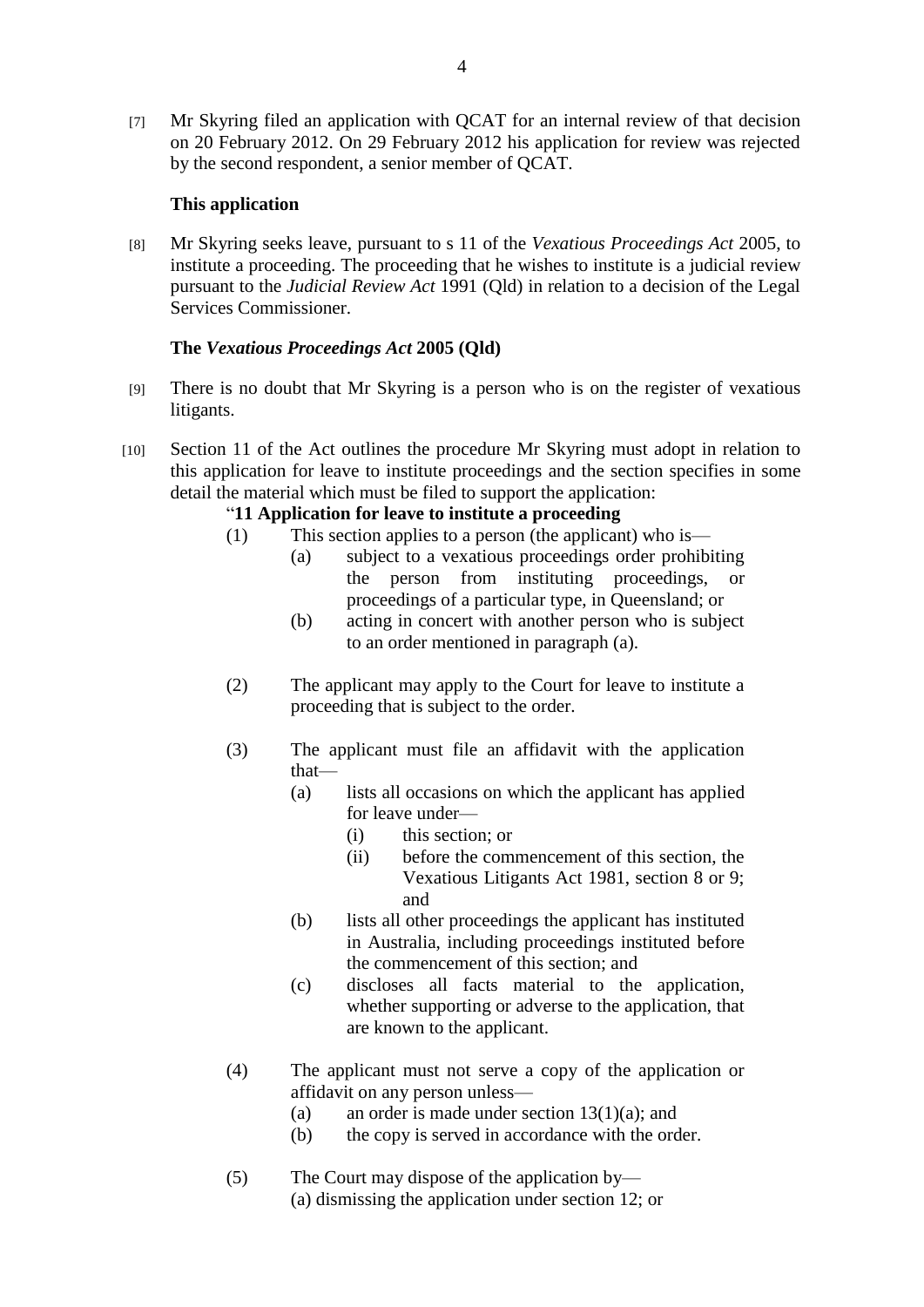- (b) granting the application under section 13.
- (6) The applicant may not appeal from a decision disposing of the application.
- [11] Mr Skyring has filed an affidavit in support as required by s 11 of the Act and states that he has complied with the requirements of the section. However, he has made it quite clear that he is abiding by the requirements of the Act "**under extreme protest**" [original emphasis]. He states that "The **Registry is YET AGAIN seeking to enforce on me, QUITE WRONGLY, the requirements of a judgment and order which is ultimately founded on a massive miscarriage of process"** [original emphasis]. He also states that the "the stance adopted by the Registry is ultimately founded on **PRESUMPTION that the legislation invoked is, in fact and in law, 'constitutionally valid'**" [original emphasis]. He states he 'vehemently disputes' the accuracy of the presumption.
- [12] Mr Skyring also disputes that he is a vexatious litigant and says he was "PURPORTEDLY 'declared' to be a vexatious litigant" [original emphasis] in this Court in 1995, in the HCA in 1992 and the FCA in 1999."
- [13] Mr Skyring is required to list all the occasions that he has applied for leave since he was declared a vexatious litigant. He states he has only made one application for leave since the 2005 Act commenced and that was in relation to a conviction in the Brisbane Magistrates Court in March 2010. He then lists all his applications for leave prior to the commencement of that Act in an Exhibit to his Affidavit<sup>3</sup> which sets out the following applications:

#### **In Queensland Courts from 1995 until 2005**

- 1995 appeal to the Queensland Court of Appeal;
- 1997 application to have 1995 declaration set aside;
- 2001 an Election Petition re the 2001 State General Election;
- 2004 an Election Petition re the 2004 State General Election.

#### **In the Courts of the Commonwealth from 1992:**

- 1992 an application to the Federal Court of Australia, made in March 1992 to have bankruptcy proceedings instituted by the ATO annulled on the basis of his 'legal tender' argument;
- 1993 an appeal of the decision to the High Court ;
- 1996 an application to the High Court for a prerogative writ to have the Queensland Court of Appeal judgment upholding a 1995 declaration that Mr Skyring was a "vexatious litigant" quashed;
- 1997 an application to the Federal Court challenging the legality of the bankruptcy proceedings instituted by ANZ Bank in late 1996;
- 1998 application to the Federal Court for a Judicial Review of the Australian Electoral Commissioner's decision to allow the 1998 Federal General Election to proceed when they had not satisfied the ‗quantum of monetary value' requirements;
- 1999 an ex parte application to the High Court for certiorari to quash that judgment;

 $\overline{\mathbf{3}}$ 

Exhibit AGS-2 to the affidavit of Alan George Skyring, sworn 20 March 2012.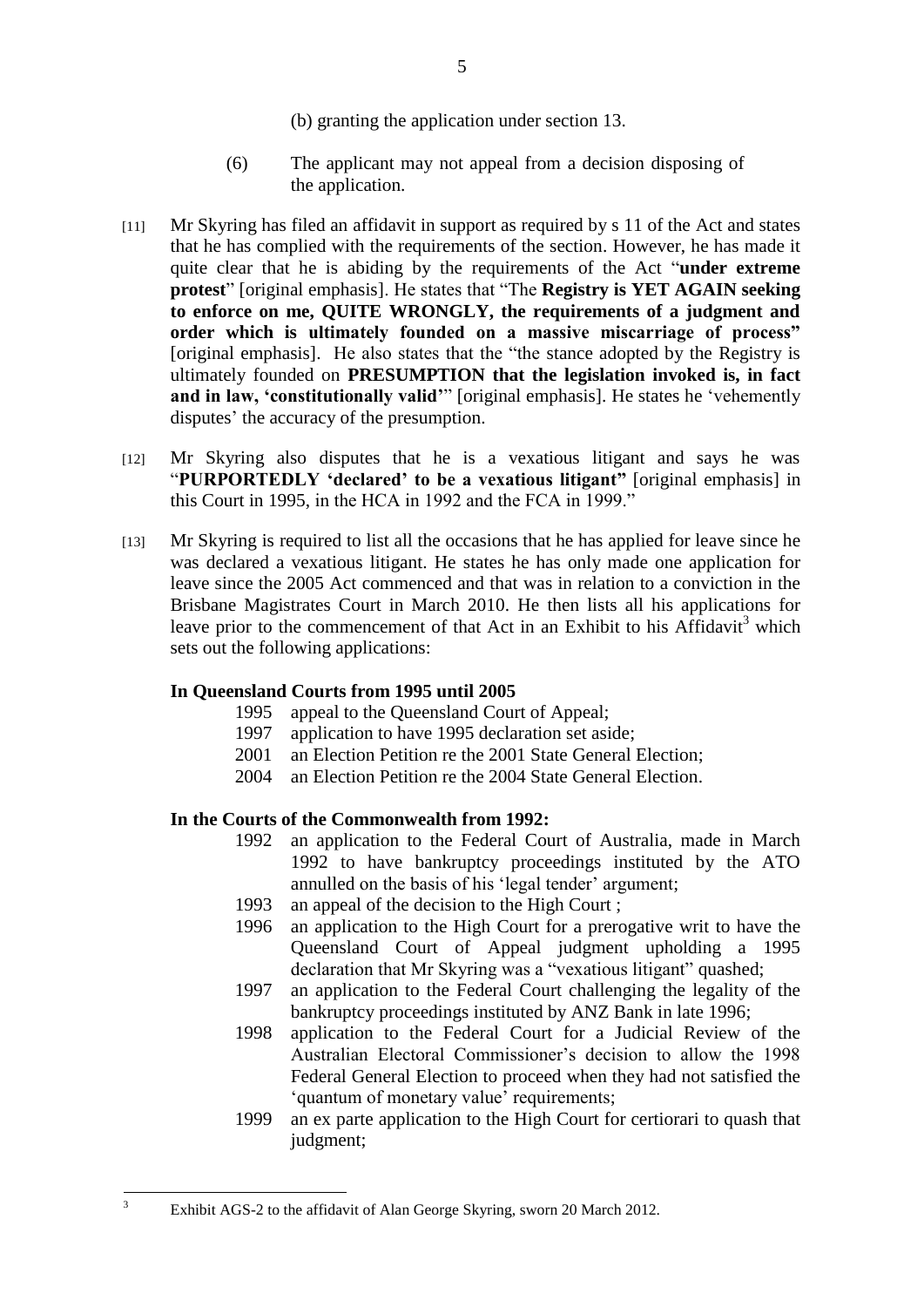- 1999 an appeal to the Full Court of the Federal Court of a decision declaring Mr Skyring "globally" a "vexatious litigant" brought by the Registrar of the Qld District Registry in March 1999;
- 2000 an application to the High Court for Leave to appeal a judgment made in July 2000;
- 2004 an application to have the Court appointed Trustees having carriage of his affairs removed from office. A further application to the High Court to have that judgment set aside *ex debito justitiae*;
- 2008 an application to the Federal Court against the judgment on Appeal against the Commissioner of Taxation of the Commonwealth of Australia;
- 2009 an application to the HCA under s 40 of the *Judiciary Act* 1903 to have proceedings before the Magistrates Court removed to the High Court to determined the 'legal tender' question.
- [14] Mr Skyring sets out in his affidavits the basis for his application for leave to institute proceedings. Mr Skyring argues that the basis upon which he continues to be regarded as a vexatious litigant in all courts in this State arises from a clerical error made in the Registry of the Court of Appeal. He argues that the settled order bore no relationship at all to what transpired in the hearing before the Court and that instead of the outcome being recorded as 'appeal upheld' it was mistakenly recorded as 'appeal dismissed'.
- [15] Mr Skyring also argues:

 $\overline{4}$ 

―5. My **claims**, and the action sought based thereon, **are as well for the Queen (being Her Majesty Queen Elizabeth II of the House of Windsor) as for myself,** and are made with a view to facilitating remedy of long-standing defects in respect of the manner in which the *Affairs of State* of both the State of Queensland and the Commonwealth of Australia generally, but the political, financial and legal aspects thereof in particular, are conducted, it having now been surely demonstrated 'beyond reasonable doubt'  $-$  by the turn of events in all proceedings to date involving Courts of the Commonwealth and the State of Queensland in both my own endeavours and also those of others – that no other approach is either appropriate or tenable in the extraordinary circumstances now prevailing, to adjudicate in the manner they rightly deserve, the matters of major social moment raised above"<sup>4</sup> [original emphasis].

[16] In his affidavit sworn 19 March 2012 Mr Skyring sets out the basis for his application to QCAT as follows:

> ―8. In the face of this documentation then, which, when taken as a whole, surely provides 'proof beyond reasonable doubt' that not only has the principal matter which I sought to have 'definitively determined' *via* the action which brought me into the legal system in this country at first instance in 1983 - *i.e.* **what form of "tender of money" constitutes a legal tender of money 'in hard constitutional terms"**- in this nation - **not only NOT BEEN SO DETERMINED to this very day** by the ONLY Court in this nation State of Australia which has the necessary jurisdiction to BE ABLE

<sup>4</sup> Affidavit of Alan George Skyring sworn 20 March 2012, para 5.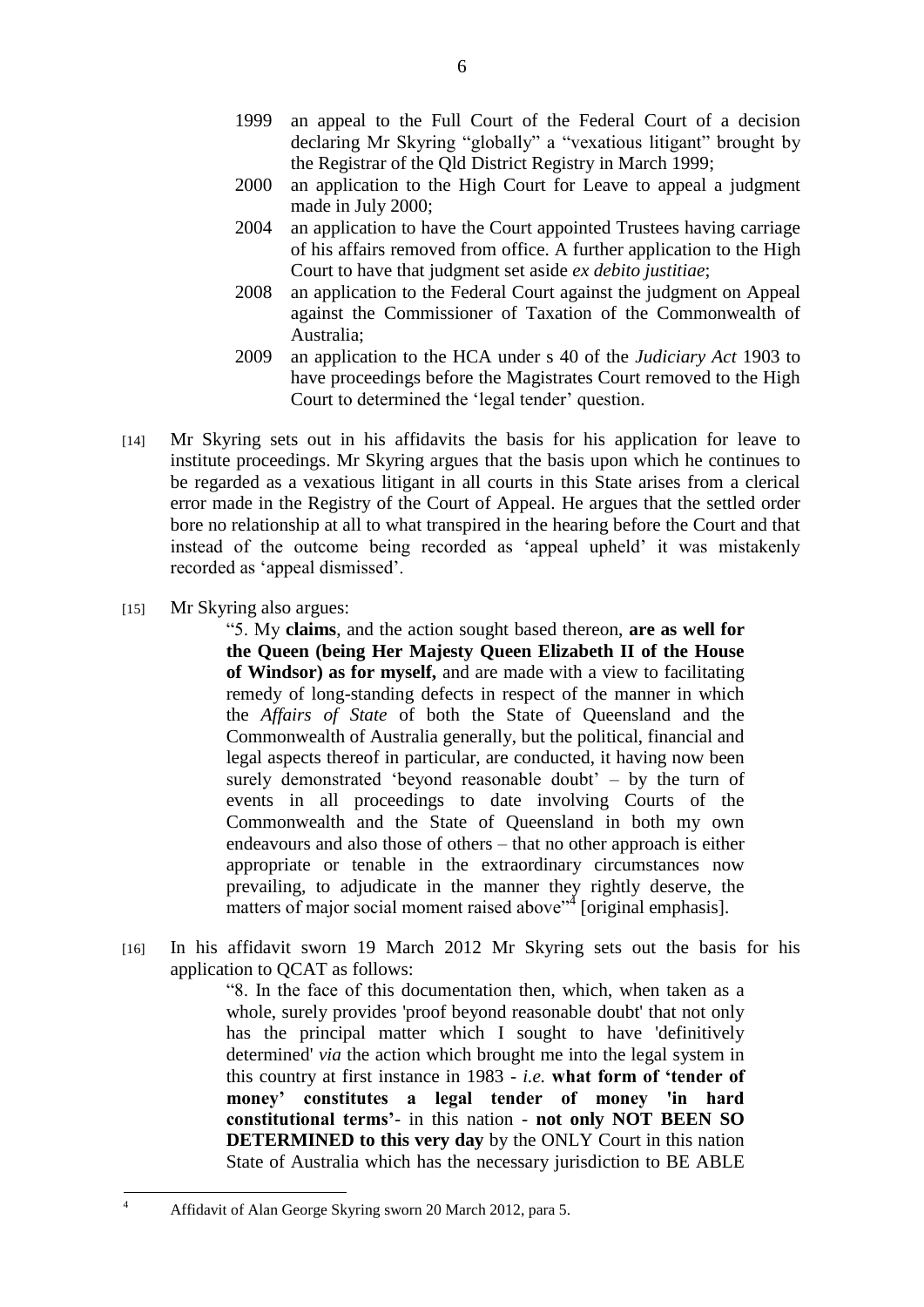to make such a determination LEGALLY, *viz*. the High Court of Australia, **but also ALL endeavours by others to 'deter' me** from my very single minded approach aimed at obtaining just such a judgment from that Court - by having me 'formally declared at law' to be a 'vexatious litigant' -**MUST NOW also be regarded as having 'failed utterly' in that, while such declarations were indeed made at first instance,** on applications bought ultimately at the behest of those having a 'vested interest' in NOT having such a socially vital matter 'definitively determined' at Law by a properly constituted Court empowered to do so, when those judgments were subsequently challenged by myself on appeal, **as the documentation exhibited to this affidavit clearly shows, those judgments at first instance CANNOT be fairly said to have 'stood up' to close scrutiny in that process, and therefore were clearly made spuriously at first instance.**

9. In such a situation then, the approach which has long been adopted by the Registry of this Court of requiring me to 'obtain leave of the Court' before I commence ANY action before it, **IS NOW AND ALWAYS HAS BEEN A MASSIVE PERVERSION OF THE COURSE OF JUSTICE and therefore CAN NOW NO LONGER**  BE TOLERATED. In this instance then, ANY attempt to try to again enforce such a stance will be regarded as highly inappropriate and will be responded to accordingly" [original emphasis].

[17] Section 12 of the Act then sets out the criteria the court must take into account in determining whether leave to institute a proceeding is appropriate:

#### **"12 Dismissing application for leave**

- (1) The Court must dismiss an application made under section 11 for leave to institute a proceeding if it considers—
	- (a) the affidavit does not substantially comply with section  $11(3)$ ; or
	- (b) the proceeding is a vexatious proceeding.
- (2) The application may be dismissed even if the applicant does not appear at the hearing of the application".
- [18] I accept that Mr Skyring has attempted to comply with the requirements of s 11. Accordingly, the real issue is whether the proceeding that he wishes to institute – that is a review of the decision of the Legal Services Commissioner – is a vexatious proceeding.

#### **Is the application to QCAT a vexatious proceeding?**

[19] The term ‗Vexatious proceeding' is defined in the Schedule of the *Vexatious Proceedings Act* 2005 as follows:

#### **"vexatious proceeding includes—**

- (a) a proceeding that is an abuse of the process of a court or tribunal; and
- b) a proceeding instituted to harass or annoy, to cause delay or detriment, or for another wrongful purpose; and
- (c) a proceeding instituted or pursued without reasonable ground; and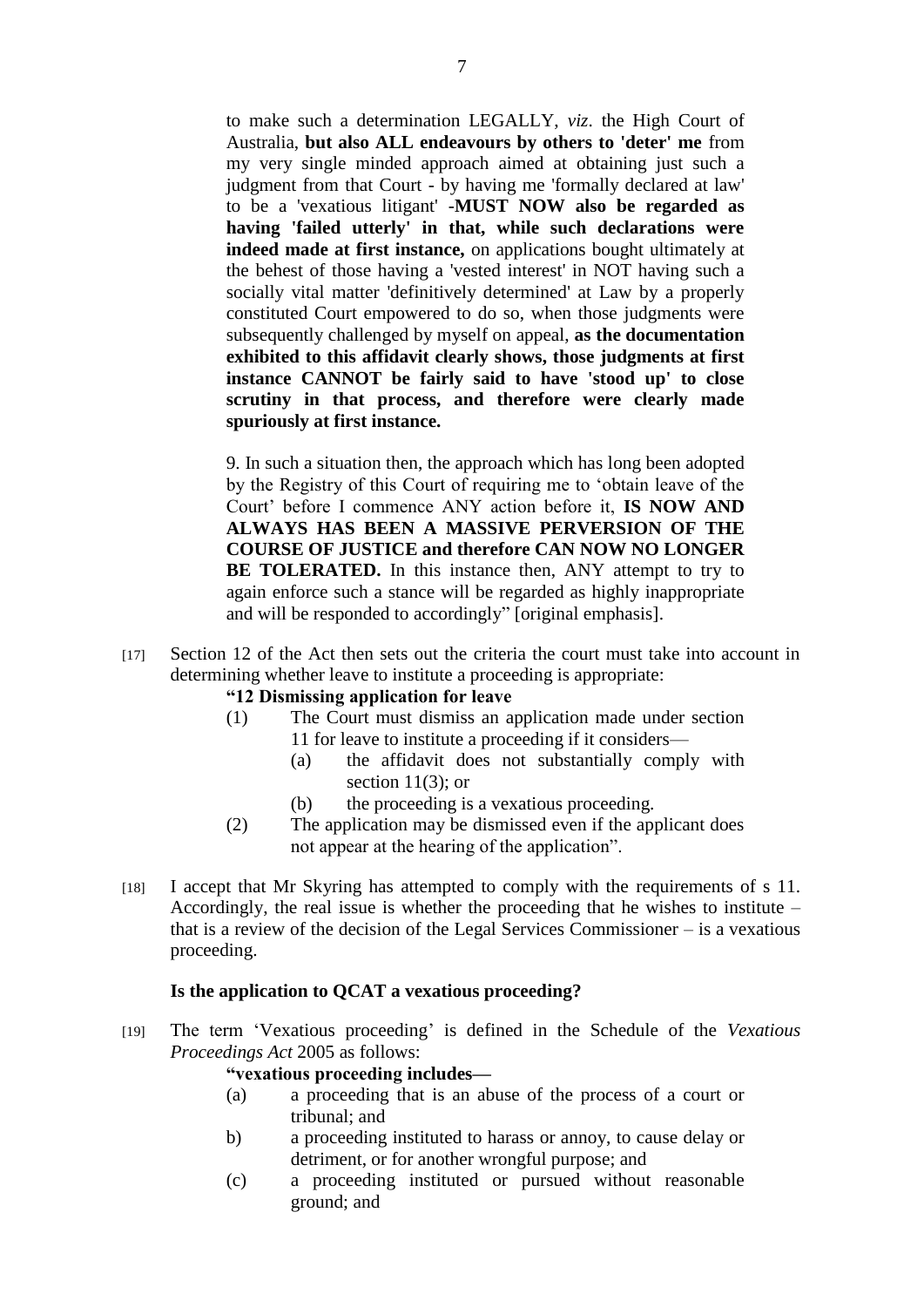- (d) a proceeding conducted in a way so as to harass or annoy, cause delay or detriment, or achieve another wrongful purpose."
- [20] Accordingly, I must determine whether the proceeding Mr Skyring wishes to institute in QCAT, seeking a review of the Legal Services Commissioner's decision, is: an abuse of process; or has been instituted to harass and annoy; or for another unlawful purpose; or is a proceeding instituted without reasonable ground.
- [21] It would seem clear that the decision made by the Legal Services Commissioner was that he was taking no further action against Mr Skyring in relation to the past assistance he had provided to Ms Koteska in her litigation. Mr Skyring was also advised that his conduct would be subject to future monitoring to ensure that he was not inappropriately providing legal assistance to litigants. In his application seeking a review of that decision Mr Skyring makes the following allegations:
	- The decision was a 'massive and highly improper use of powers of  $\bullet$ the state' and amounted to a 'conspiracy' to harass him and intimidate him from pursuing his recourse to proper legal means;
	- He was prevented from pursuing matters in his own right and his own case and had been 'utterly thwarted' from 'pursuing to their rightful and proper conclusion, legally:
	- The entire judicial system of Queensland should be exposed for ‗what they really are' and should be stopped;
	- The Attorney-General of Queensland should be directed to  $\bullet$ intervene in the special leave proceedings in the High Court with respect to the *Koteska* litigation as the application for special leave has been filed in the High Court Registry but not as yet accepted as there is no lawyer of ‗appropriate standing' to have carriage of the appeal. The Attorney-General of Queensland, however, has the necessary standing.
	- Compensation is sought for the 'enormous damage' done to himself  $\bullet$ and Ms Koteska personally due to the 'massive miscarriages of process' which precipitated the Appeals to QCA actually brought in Ms Koteska's case and the like appeal which he was unable to 'get up' in his own case "for reasons well beyond my control which actions have now precipitated this present complaint brought by myself."
- [22] In the recent Court of Appeal decision of *Fung v Tam & Anor*<sup>5</sup> the relevant principles in relation to vexatious proceedings were examined and the Court endorsed the approach adopted by the Judge at first instance who had relied upon the principles identified by Fitzgerald P in *Re Cameron*<sup>6</sup> as follows:

―[38] As to what constitutes vexatious legal proceedings, this Court has adopted a 'broad test' as expressed by Fitzgerald P in *Re* 

 $\frac{1}{5}$ [2012] QCA 10.

<sup>6</sup> [1996] 2 Qd R 218.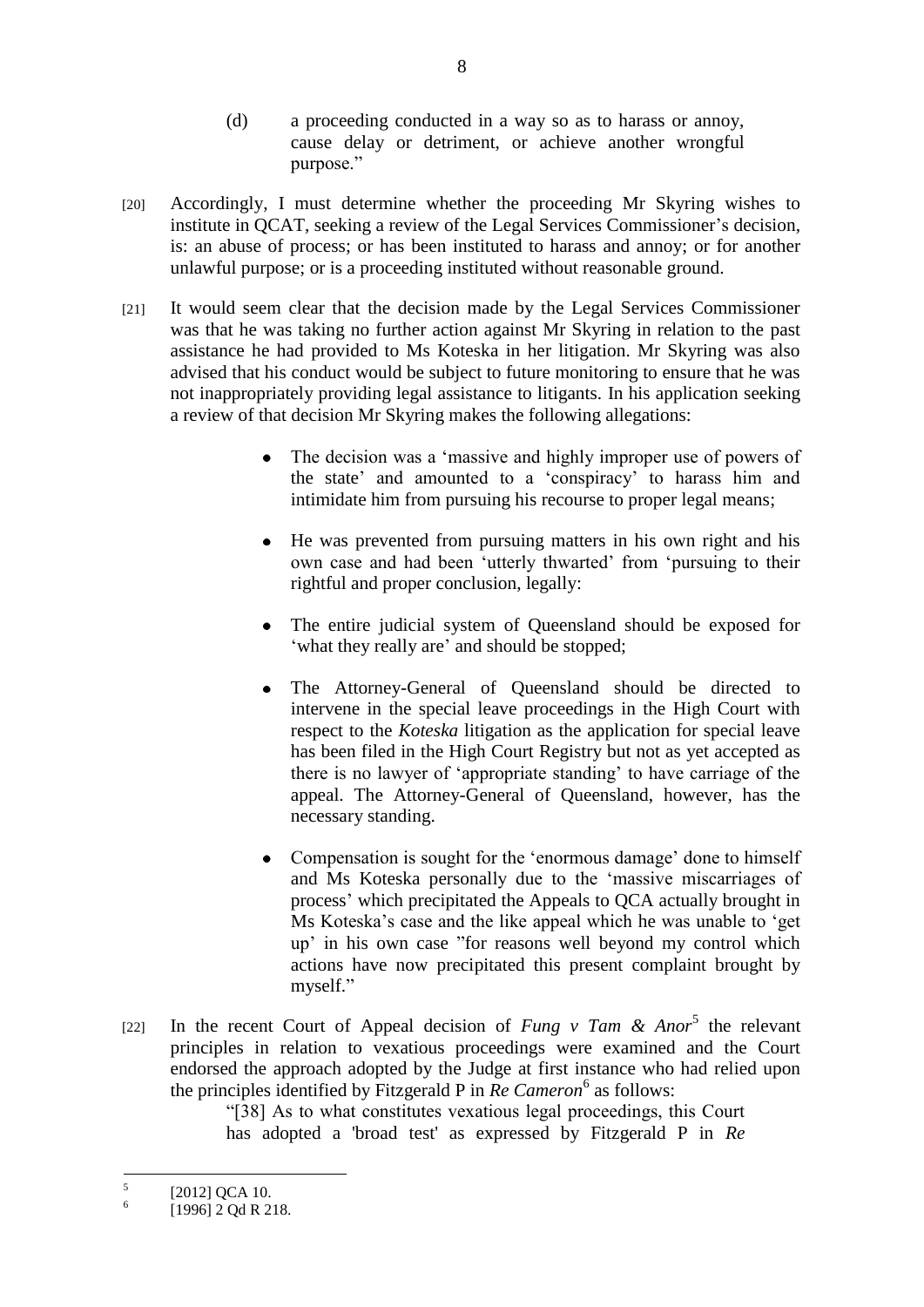*Cameron*, which was decided in relation to the *Vexatious Litigants Act 1981* (Qld). In that decision, Fitzgerald P identified the following as factors which are relevant to the determination of whether proceedings are vexatious: (a) the legitimacy or otherwise of the motives of the person against whom the order is sought, (b) the existence or lack of reasonable grounds for the claims sought to be made, (c) repetition of similar allegations or arguments to those which have already been rejected, (d) compliance with or disregard of the Court's practices, procedures and rulings, (e) persistent attempts to use the Court's process to circumvent its decisions or other abuse of process, (f) the wastage of public resources and funds, and (g) the harassment of those who are the subject of the litigation which lacks reasonable basis."<sup>7</sup>

- [23] An examination of those factors is clearly necessary to determine whether the proceedings Mr Skyring wishes to institute are vexatious. There is no doubt that the Legal Service Commissioner was carrying out the functions he is required to perform pursuant to the *Legal Profession Act* 2000 (Qld). The monitoring of legal services by the Legal Service Commissioner is obviously within the ambit of his functions. Accordingly notice to Mr Skyring that he was required to comply with the law is entirely appropriate. It would seem to me that any argument that the decisions made by the Commissioner in this regard was beyond his power or was inappropriately exercised is doomed to fail. Similarly, an application by Mr Skyring for QCAT to review the Commissioner's decision to take no action against him is clearly misconceived. The Commissioner was obviously carrying out his statutory functions. I consider that the application he seeks to institute before QCAT is a proceeding that he is seeking to institute without reasonable grounds.
- [24] Furthermore the relief he seeks from QCAT by way of an order for compensation is also misconceived and without any proper foundation, as is his application for QCAT to require the Attorney-General to intervene in High Court proceedings. I consider that the proceedings Mr Skyring wishes to institute are brought for an improper purpose namely he seeks simply to avail himself of an opportunity to once again pursue his views about the Courts and the judicial system as a whole.
- [25] I also consider that the application for review is an abuse of process. A perusal of Mr Skyring's reasons for his application clearly reveals that his motivation is not to have the decision of the Commissioner changed. Rather, it reveals that he is simply availing himself of yet another opportunity to 'rehash' arguments he has previously propounded unsuccessfully to a number of Courts and Tribunals.
- [26] From what I can glean from Mr Skyring's obscure affidavit material in support of his application for leave he wishes to have the decision of the Legal Services Commissioner reviewed so that he can argue three issues: first, that the original decision declaring him a vexatious litigant was wrongly decided; second, that the Courts are not constitutionally valid; and third, that the current method legal tender in this country is not valid. Those matters are matters which, as his affidavit material indicates, have been argued unsuccessfully and appealed unsuccessfully on numerous occasions. Mr Skyring's declaration in accordance with s 11(3), in relation to applications he has previously made, clearly reveals those matters.

9

 $\overline{7}$ 

<sup>7</sup> *Fung v Tam & Anor* [2012] QCA 10.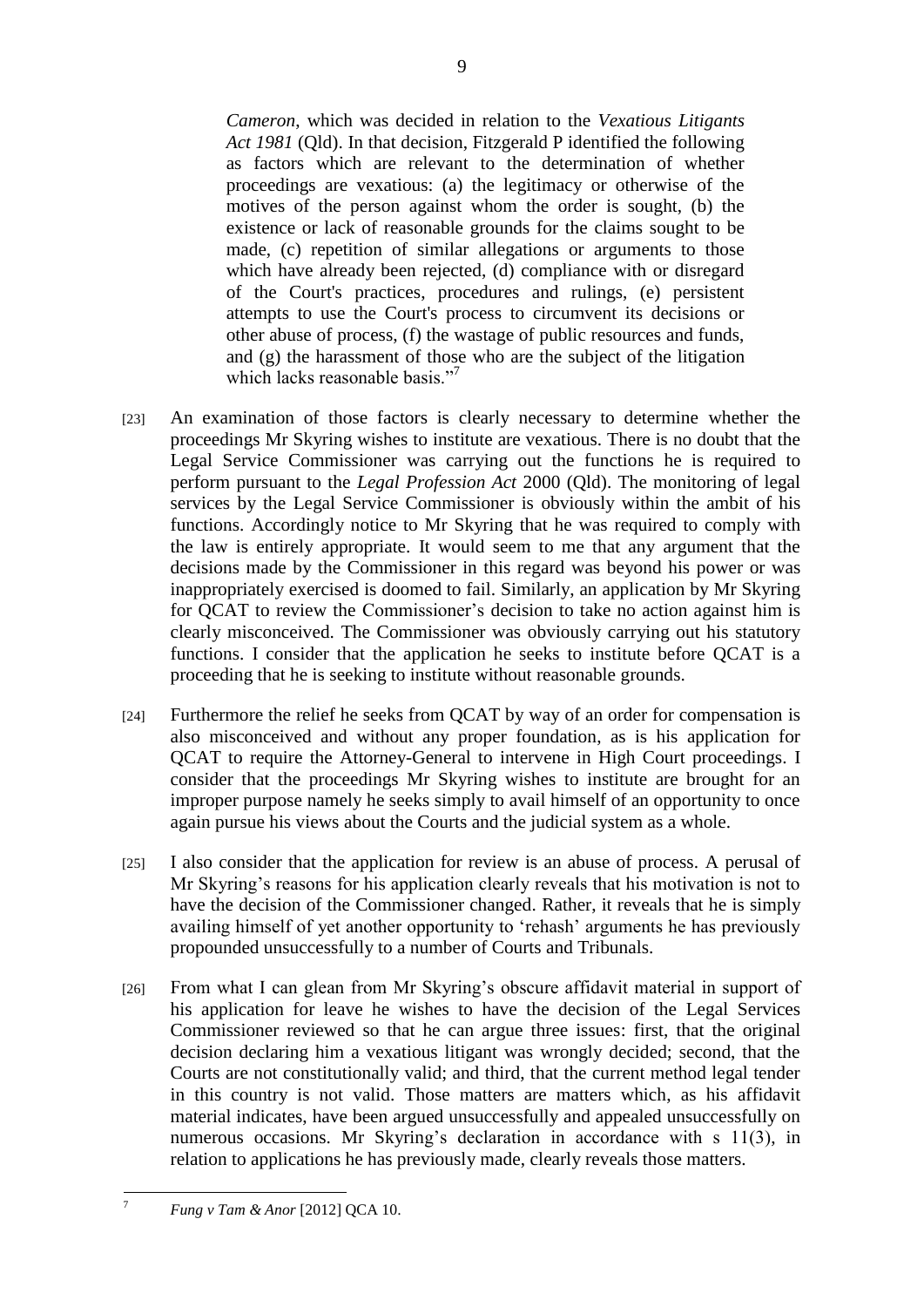[27] A further difficulty with the affidavit material filed by Mr Skyring is that it is difficult to fully understand the points he wishes to make. His oral argument presented in Court on the day that his current application was heard was also difficult, if not impossible, to follow. In *Conde v Attorney General for the State of Queensland*<sup>8</sup> Fraser JA made some relevant observations in relation to a similar application for leave by Mr Conde;

―The Court is used to applying the Court's procedural rules in a flexible way in order to meet the particular disadvantages which are suffered by some unrepresented litigants. However, making every allowance for the fact that Mr Conde is unrepresented and that English is not his first language, the form of the Notice of Appeal and Mr Conde's arguments make it plain that he would conduct his proposed appeal in a way such as would harass, annoy and cause delay and beyond the bounds of what might reasonably be expected from a litigant who lacks legal skills or training. More importantly, for the reasons given above, the inference is inevitable that there is no reasonable ground for Mr Conde's proposed appeal. It follows that the proposed appeal is a vexatious proceeding. The Court is therefore obliged by s 12(1)(b) to refuse Mr Conde's application for leave."

- [28] The arguments Mr Skyring seeks to present are not logical, will be pursued with great vehemence and will occupy significant periods of time.
- [29] Furthermore having examined the 1995 decision of the Court of Appeal<sup>9</sup> and the Order of White J (as her Honour then was), Mr Skyring's argument – that that the Court of Appeal decision in 1995 confirming his status as a vexatious litigant was an error which bore no relationship to the hearing – is simply wrong. The briefest examination of the relevant material establishes that fact. Furthermore he has sought to agitate that issue elsewhere on a number of occasions and failed.
- [30] Mr Skyring is also seeking to reargue his 'legal tender' argument which has been rejected by this court on a number of occasions. In this regard I note the decision of Muir J (as his Honour then was) in *Skyring v Electoral Commissioner & Anor*<sup>10</sup>:

―[7] It is an abuse of process for a litigant to seek to litigate a matter which has already been litigated and decided adversely to him on a final basis.

[8] Mr Skyring has pursued his currency argument, unsuccessfully, in many courts on many occasions. Some of these proceedings are listed in the reasons for judgment of Davies JA in *Skyring v Australia and New Zealand Banking Group Ltd*. Mr Skyring sought to differentiate the present currency argument from that previously advanced by making it referable to section 36(2) of the *Reserve Bank Act* 1959, rather than section 36(1), on which he had relied in other proceedings. However, the substance of his argument remains unaltered and, in any event, the section  $36(2)$  "refinement" has been raised unsuccessfully by Mr Skyring in other proceedings.

 $\frac{1}{8}$ [2010] QCA 66, p7.

<sup>9</sup> [1995] QSC 55.

<sup>&</sup>lt;sup>10</sup> [2001] QSC 80, delivered 17 May 2001.